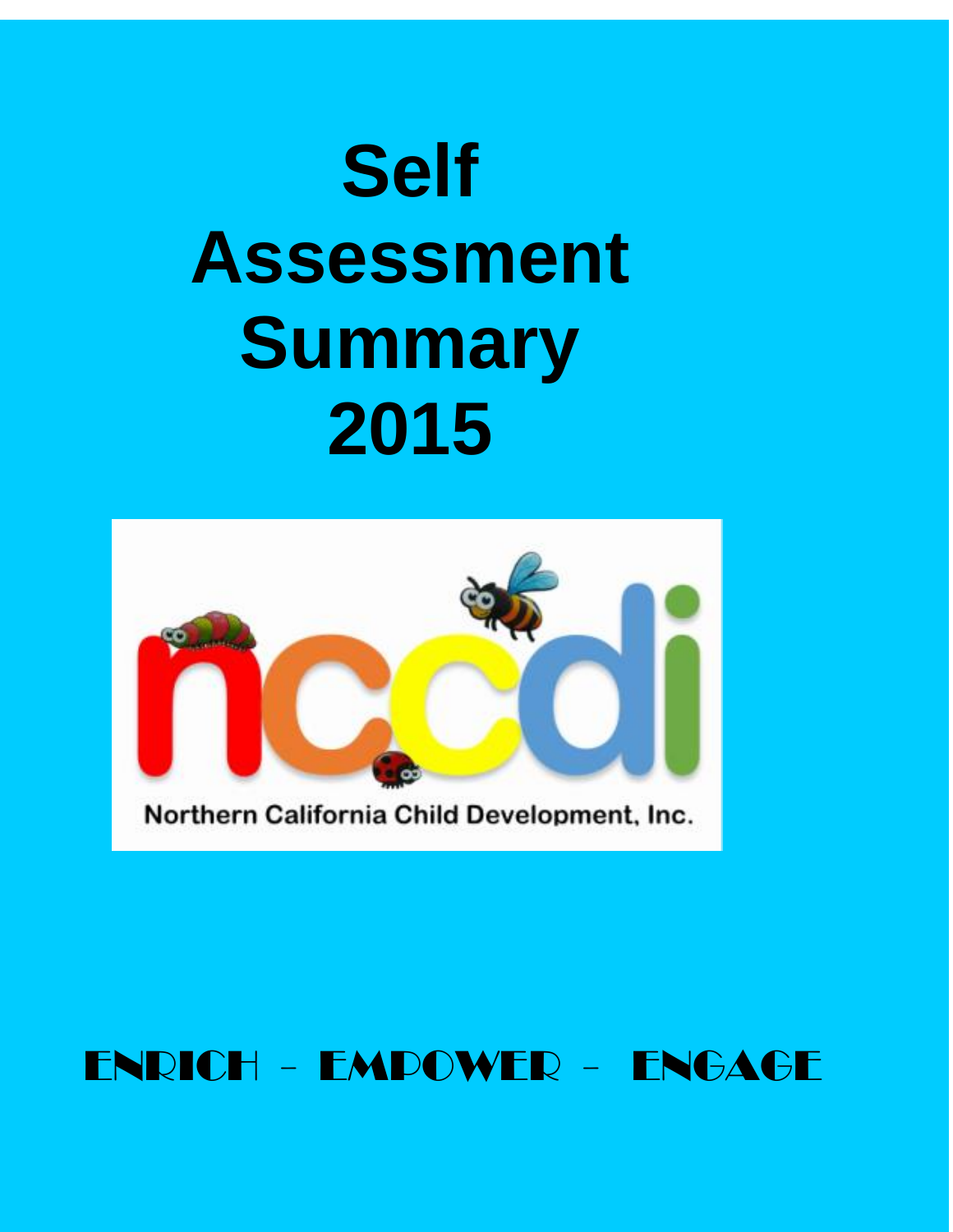## **Changing of Philosophy Regarding Self-Assessment**

Over the years Northern California Child Development, Inc. (NCCDI), has conducted its self-assessments in a variety of ways ranging from utilizing federal monitoring tools to using Head Start materials specifically designed for self-assessment, most recently *Head Start Self-Assessment: Your Foundation for Building Program Excellence*. Regardless of the self-assessment instrument used, NCCDI has involved internal content area experts, staff, parents, Governing Board members, and community members to assist in the self-assessment process. While past self-assessments helped us identify policies and procedures that required revisions as well as staff training opportunities for reinforcement, the goal of the self-assessment process seemed focused on Head Start compliance rather than as a vehicle for program planning and goal development.

Since the release of the Head Start Act of 2007, the Office of Head Start has taken Head Start mandates that have always been in existence and reinvented them with an area of focus such as: ongoing monitoring, School Readiness, risk assessment, data systems, and Parent, Family & Community Engagement (PFCE). A significant shift began to take place in how programs were to view their operations. Programs could no longer simply focus on remaining in compliance with Head Start regulations, they now had to examine the overall direction and impact of their systems and services across all areas of operation in order to determine if the program was being effective. Effectiveness was to be measured not only in a program's ability to be in compliance but also against the program's selfdeveloped goals.

Prior to the Head Start Act, data systems were predominantly considered a fiscal component. If someone asked for program data, you would provide them with your Program Information Report (PIR). In recent years, programs are now recognizing that data is everywhere. In fact, there is so much data avaialable, the challenge programs face is determining what data is the most relevant to analyze in order to determine its program effectiveness. New data systems, such as School Readiness and PFCE have been created that not only inform programs on the progress of its students and families but also help programs measure the effectiveness of their staff. Risk assessment is now something that programs always have in the back of their minds when reviewing data and operations, because if you ignore what picture the data is painting, your program will be in jeopardy of the Designation Renewal System (DRS). Whereas monitoring used to be a once a year process as part of self-assessment, monitoring is now ongoing which has negated the need of self-assessment as a monitoring tool.

Therefore, we have changed the focus of our self-assessment process from one that asks the question, "Are we doing things right?" to a process that asks, "Are we doing the right things?" In order to answer the second question properly, we need to understand our data and the story it is telling us. As mentioned earlier, the amount of data available is staggering and if we examined every source of data during our self-assessment process the process would be never ending. Rather than overwhelm the Self-Assessment team with every source of data, we have identified specific sources of data that best represent the effectiveness of our program. Questions we asked ourselves included, "How can we better serve children and families in our community?", "Where are we at risk?", and "How can we improve or streamline operations?" By examining these question we will be able to determine if we are using our human and financial resources to achieve our goals.

### **The Process**

Directors and Managers will comprise the Assessment Team, focusing on areas in their own content area and assisting in the other content areas as well. In addition, staff, parents and Governing Board members will be invited to participate in the Strategic Planning session which is part of this process.

During the Assessment the Directors and Managers, acting as the review team leaders, will identify five data sources in their content area they wish to examine more closely. For each of the data sources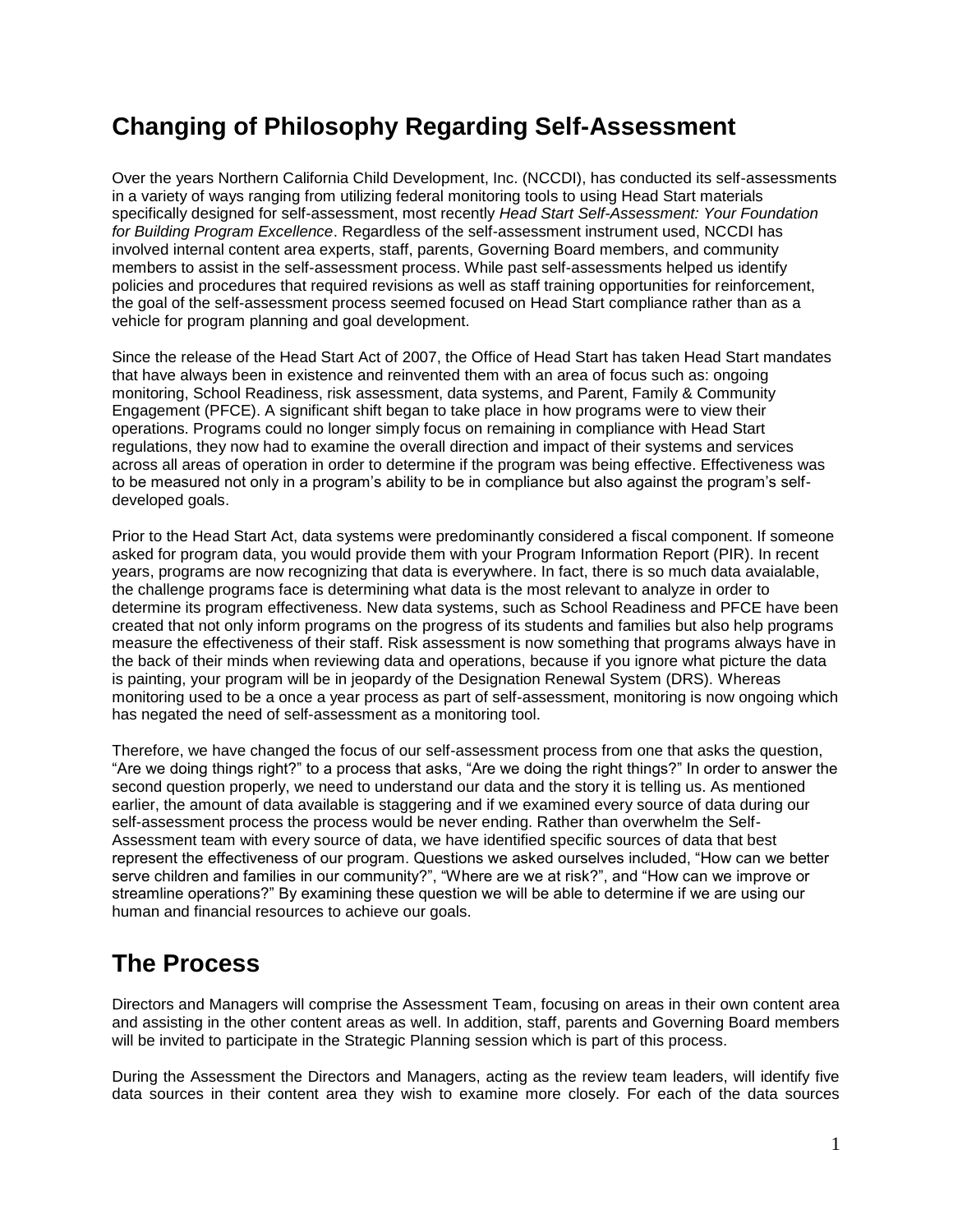identified, the Director and Manager of that content area, will develop one to three outcomes they wish that data to show. The Assessment Team will then use the data sources identified as well as other data sources, if available, to determine if the desired outcomes were achieved. In cases where the data does not support the outcomes, the Assessment Team will develop an action plan(s) to achieve the desired outcome. For each of these action plans, we will determine the fiscal impact and incorporate those expenditures within the budget for the upcoming grant renewal. In addition, any training needs will be written into the Training and Technical Assistance Plan submitted with the grant renewal application. Once action plans have been drafted, the Assessment Team will meet with the Strategic Planning Committee to discuss the outcomes and share the available data. Together we will come to a consensus on the outcomes and identify any additional desired outcomes. We will review the proposed action plans and develop additional action plans for newly identified outcomes. At the completion of the Assessment and Strategic Planning, the Executive Director will finalize the summary of findings in a Self-Assessment Report, which will include action plans as approved by the Strategic Planning Committee. The Self-Assessment Report will be presented to the full Governing Board and Policy Council for their review and approval. Upon approval, the Executive Director will present the Self-Assessment Report and Strategic Plan to all staff at a general staff meeting. The Directors and Managers will be responsible for implementing action plans in their content area and report back to the Policy Council and Governing Board as the corrective action is implemented.

# **Organization of Findings**

As described in the NCCDI Self-Assessment process, a group of NCCDI stakeholders including staff, parents, community members, policy council and governing board members were invited to conduct the NCCDI Head Start & Early Head Start annual Self-Assessment. The Self-Assessment team identified desired outcomes within the following 6 component areas:

- Health , Nutrition, and Safety
- School Readiness and Head Start & Early Head Start Comprehensive Services
- Parent, Family, and Community Engagement
- Eligibility, Recruitment, Selection, Enrollment, and Attendance
- Fiscal Management
- Human Resource Management

The analysis began with identifying 3 to 5 desired outcomes or in each of the above areas. For each desired outcome the team identified specific data sources that would help us determine if we were effectively achieving the outcome. As this was the first year of conducting this process in this manner we set the desired outcomes to be something that we knew we had not yet achieved so we would have something to work toward during the upcoming year. As we examined the current data in relation to our desired outcomes we identified several barriers for each outcome that either was or potentially could prevent us from reaching that outcome. For each barrier, we then formulated action steps to overcome those obstacles. Each action step was assigned to a responsible person and designed with specific, measurable, reasonable, and timely results. Over the next year, the team will meet on a quarterly basis to review the progress of the action steps. Once all the steps for a desired outcome have been completed we will review the data again to see if we met the goal we had set. If so, great, we will continue to monitor that goal throughout the remainder of the year. If the set goal was not met, we need to ask questions such as, "Do we need more time to assess?", "Was the goal realistic and achievable?", "Have we identified more barriers that we did not anticipate?" We will then reassess and revise our action steps accordingly.

The results of the Self-Assessment are presented by program component areas. Each component area contains a summary statement on the desired outcomes, the data sources reviewed, findings that the data revealed and an action plan to achieve the outcomes over the next year.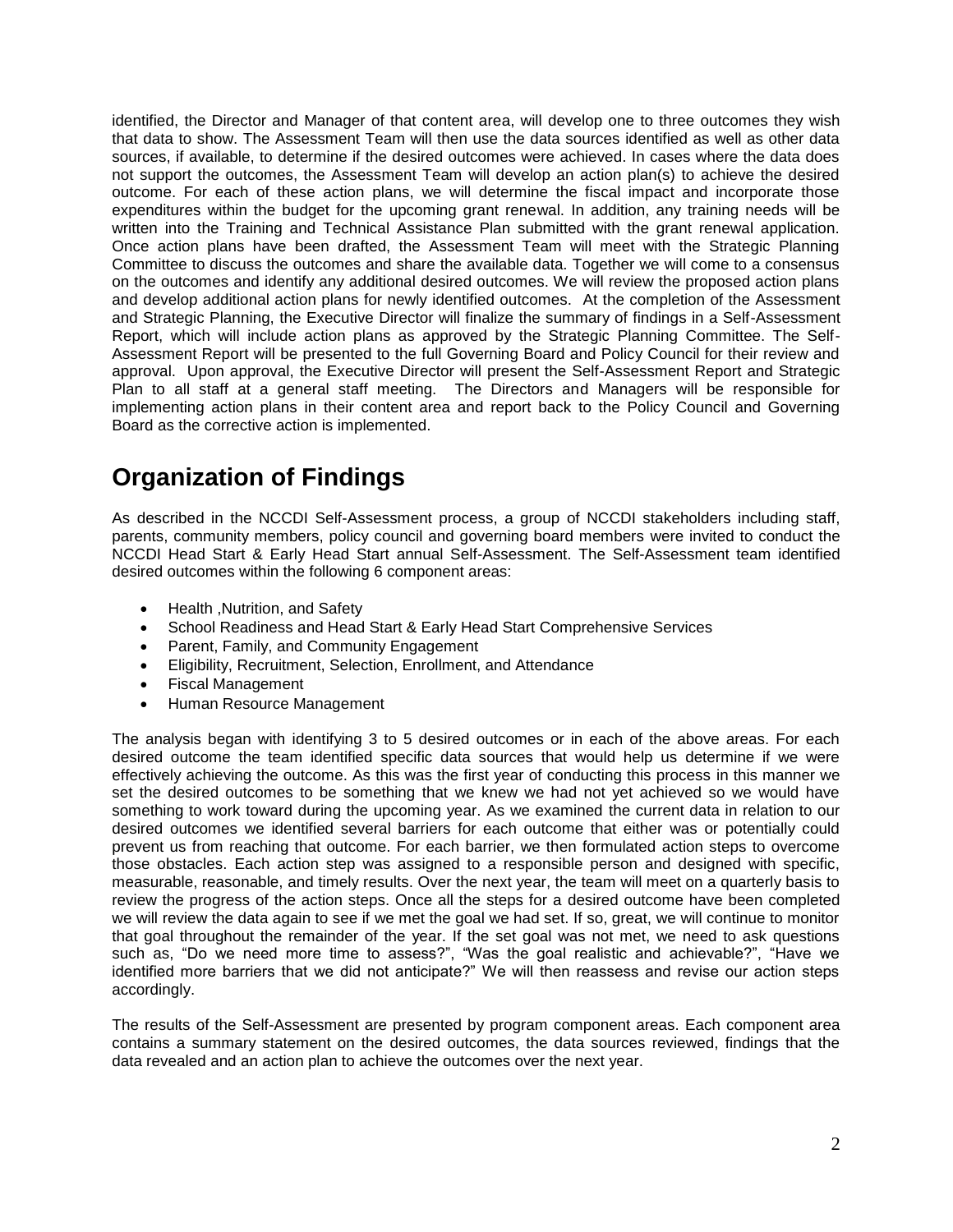#### **Program Component Area: Health, Nutrition, and Safety**

#### **Desired Outcomes**

As part of NCCDI's commitment to physical and mental wellness and safety for all children in our care and all staff in our employment, we have identified the following desired outcomes:

- 100% of all center based safety concerns and repairs are addressed within a reasonable time, not to exceed 30 days.
- MSDS binders are current for all hazardous products used in the classroom.
- Absences and removal from Center-based services due to lack of immunizations or completed physicals is reduced from prior year.
- Health, Nutrition, and Safety manuals are updated within 30 days of notification of changes in NCCDI policies, Head Start Performance Standards, and other Federal, State and Local regulations.

| <b>Data Analysis</b>                                                                                                                                                                                                                                                                                                                                                                                                                                                                                                                                                                                                                                  | <b>Action Plan</b>                                                                                                                                                                                                                                                                                                                                                                                                                                                                                                                                                                                                                                                                                                                                                                                                                                                                                                                             |
|-------------------------------------------------------------------------------------------------------------------------------------------------------------------------------------------------------------------------------------------------------------------------------------------------------------------------------------------------------------------------------------------------------------------------------------------------------------------------------------------------------------------------------------------------------------------------------------------------------------------------------------------------------|------------------------------------------------------------------------------------------------------------------------------------------------------------------------------------------------------------------------------------------------------------------------------------------------------------------------------------------------------------------------------------------------------------------------------------------------------------------------------------------------------------------------------------------------------------------------------------------------------------------------------------------------------------------------------------------------------------------------------------------------------------------------------------------------------------------------------------------------------------------------------------------------------------------------------------------------|
| List of emergency repair vendors has not<br>been kept updated.<br>Staff purchased hazardous supplies without<br>acquiring MSDS information.<br>Doctors are not completing CHDP form<br>$\bullet$<br>entirely. Although notified of omission, not<br>all parents are going back to doctor to have<br>entire CHDP completed.<br>Differences between State immunization<br>schedule and California Community Care<br>Licensing requirements.<br>Health manual has not been updated to<br>reflect current practices and Accreditation<br>standards.<br>Lack of on-boarding process as part of new<br>hire orientation (see Human Resource<br>Management). | Health & Safety Director and Maintenance<br>$\bullet$<br>staff will create list of preferred vendors to<br>contact for emergencies including but not<br>limited to the following types of repairs:<br>electrical, plumbing, pest control, etc.<br>Health & Safety Director will create list of all<br>$\bullet$<br>hazardous products approved for purchase.<br>Any items not listed must be approved for<br>purchase by Director prior to purchase.<br>Send letter to parents informing them of<br>$\bullet$<br>incomplete items on CHDP. Family<br>Advocates case manage with parents to get<br>form completed.<br>Health & Safety Director train ERSEA staff<br>$\bullet$<br>on State immunization and licensing<br>requirements so ERSEA staff can identify<br>missing or upcoming immunizations at time<br>of application intake and inform parent.<br>Update Health manual and train staff on<br>$\bullet$<br>update during pre-service. |

#### **Data Sources:**

Work orders, monthly Safety Inspection Checklists, list of emergency repair vendors, MSDS binders, attendance reports, monthly monitoring reports, State immunization schedule, CHDP forms, California Community Care Licensing regulations, Health manual.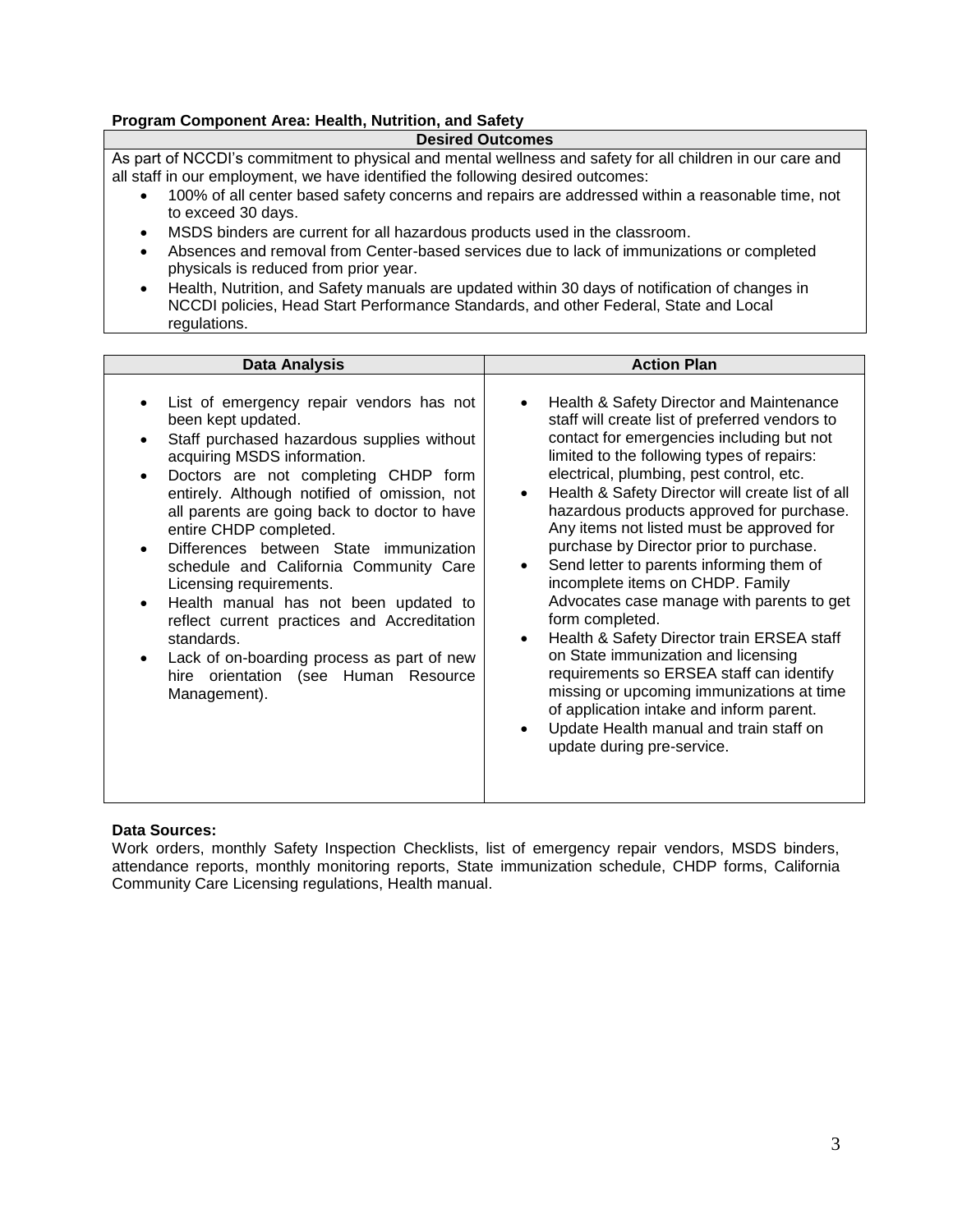#### **Program Component Area: School Readiness & Comprehensive Services**

#### **Desired Outcomes**

As part of NCCDI's commitment to provide all children with a safe, nurturing, engaging, and age appropriate learning environment that promotes School Readiness and successful transition from Early Head Start to Head Start or from Head Start to Kindergarten, we have identified the following desired outcomes:

- Early Head Start Policies and Procedures Manual is updated within 30 days of notification of changes in NCCDI policies, Head Start Performance Standards, and other Federal, State and Local regulations.
- Maximize utilization of Early Head Start center-based slots so that 100% of children enrolled within that option are working, seeking work, or going to school.
- Segregate DRDP data of Early Head Start English language learners and children enrolled in their first, second, or third year to better understand the impact of those factors on children's progress in meeting School Readiness goals.
- Increase percentage of Early Head Start parents whose children are referred to Part C to accept referral for assessment.
- Implement Practice Based Coaching and Teacher Learning Communities within Early Head Start program.
- Increase average program CLASS score in Instructional Support to a 5.0.
- 100% of Head Start teachers are CLASS reliable and incorporating CLASS benchmarks into curriculum and weekly lesson plans.
- 83% of Head Start children are Mastering cognitive learning domain outcomes.
- 80% of Head Start children enrolled in our behavior class option (Stepping Stones) will show an 65% improvement in the domain of social emotional development.
- 80% of Head Start families whose children are enrolled in our behavior class option (Stepping Stones) will implement visual aid of family rules and routines.
- 100% of Head Start teachers will be trained as ECERS assessors and all classrooms will score a 6 or higher in every ECERS measure.

| <b>Data Analysis</b>                                                                                                                                                                                                                                                                                                                                                                                                                                                                                                                                                                                                                                                                                                                                                                                                                                                         | <b>Action Plan</b>                                                                                                                                                                                                                                                                                                                                                                                                                                                                                                                                                                                                                                                                                                                                                                                                                                                                                                                                                                        |
|------------------------------------------------------------------------------------------------------------------------------------------------------------------------------------------------------------------------------------------------------------------------------------------------------------------------------------------------------------------------------------------------------------------------------------------------------------------------------------------------------------------------------------------------------------------------------------------------------------------------------------------------------------------------------------------------------------------------------------------------------------------------------------------------------------------------------------------------------------------------------|-------------------------------------------------------------------------------------------------------------------------------------------------------------------------------------------------------------------------------------------------------------------------------------------------------------------------------------------------------------------------------------------------------------------------------------------------------------------------------------------------------------------------------------------------------------------------------------------------------------------------------------------------------------------------------------------------------------------------------------------------------------------------------------------------------------------------------------------------------------------------------------------------------------------------------------------------------------------------------------------|
| EHS Center Base waitlist consists of<br>$\bullet$<br>children that are not in need of full day<br>services.<br>EHS parents are not keeping employment<br>$\bullet$<br>or school shedules to show need for full day<br>services.<br>Reports from CCR Analytics currently does<br>$\bullet$<br>not segregate data into English Language<br>Learners or by years in program.<br>Staff do not fully understand in take process<br>٠<br>of Part C organization to share with parents.<br>Need to discuss implementation with newly<br>$\bullet$<br>assigned ECE Specialist.<br>Recent CLASS monitoring<br>results<br>in.<br>$\bullet$<br>Instructional Support were a 3.7.<br>Currently 90% of teaching staff is CLASS<br>$\bullet$<br>reliable.<br>Data from 3rd Assessment not yet available.<br>$\bullet$<br>Will measure growth in domains described<br>above when available. | Families must provide employment<br>$\bullet$<br>verification, work or school schedules prior<br>to being placed on full-day waitlist.<br>Families that do not regularly provide<br>$\bullet$<br>employment verification, work or school<br>schedules will be transitioned to home base.<br>Request CCR Analytics to prepare reports<br>$\bullet$<br>providing requested information.<br><b>EHS Director will contact Part C</b><br>$\bullet$<br>organization for pre-service training for all<br>EHS staff on disabilities and their intake<br>process.<br>Staff will be trained on strategies to assist<br>$\bullet$<br>parents in better understanding the<br>importance of catching delays in the first 3<br>years in the hope more referrals will be<br>processed.<br>EHS Mentor Teacher will make a list of<br>$\bullet$<br>needed equipment for PBC and TLC<br>groups. EHS Director will meet with<br>Executive Director about needs.<br>Continued CLASS training with heavy focus |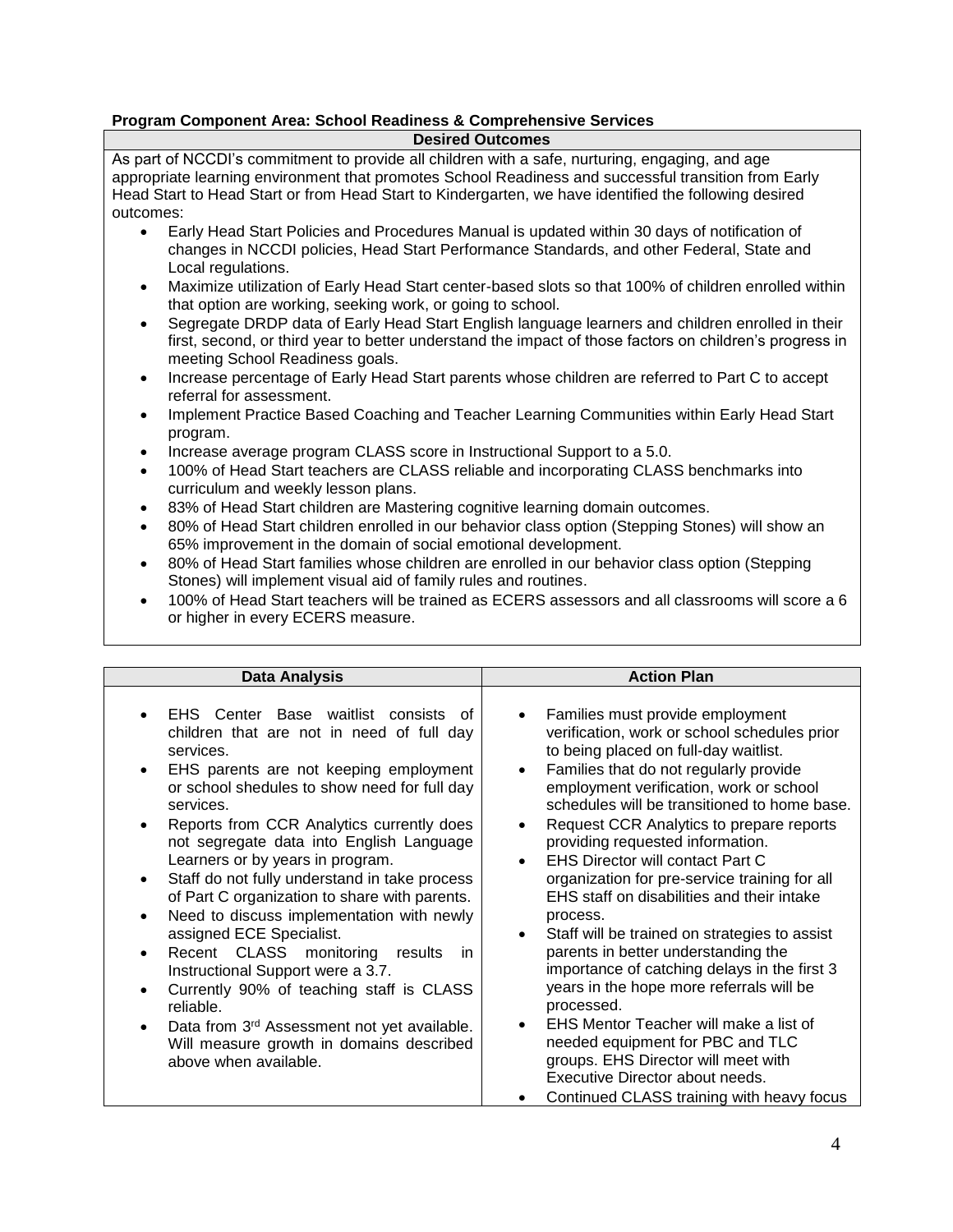#### **Data Sources:**

Early Head Start Policies and Procedures Manual, employment verification, school registration, DRDP Assessments, CCR Analytics reports, Part C referrals, waitlist report of children by age, CLASS scores, ECERS Assessments.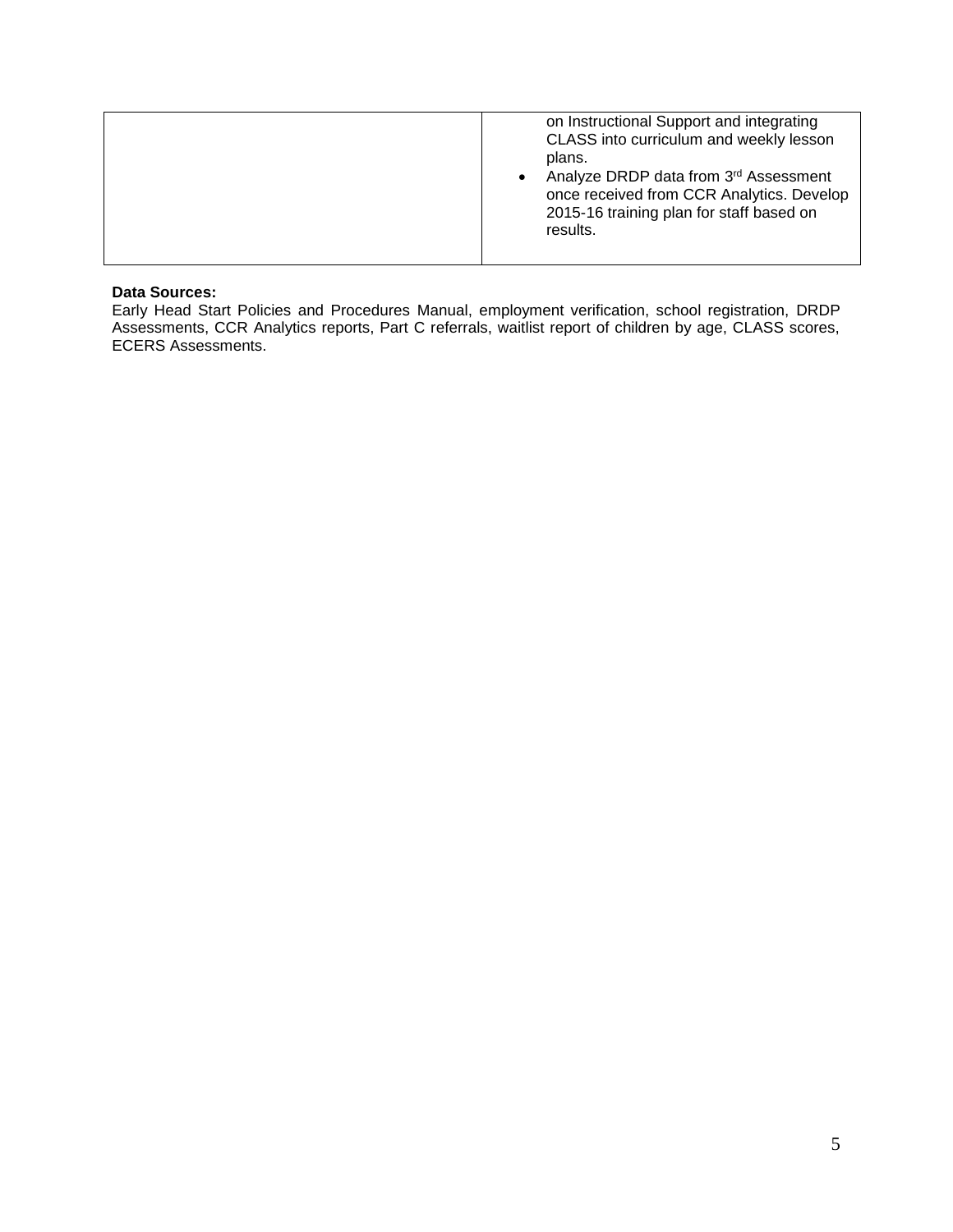#### **Program Component Area: Parent, Family and Community Engagement**

#### **Desired Outcomes**

As part of NCCDI's commitment offers parents and families opportunities for support and growth so that they can identify their own needs, interests and strengths, and become productive community members, we have identified the following desired outcomes:

- Establish an intensive parent training program focused on top 5 priority needs according to the Parent Interest Needs Survey (PINS).
- 85% of families will indicate on Family Outcomes Survey they were at least satisfied with the services they received based on the 5 priorities per their PINS.
- 80% of families will achieve one of their set goals.
- 25% of Policy Council members (or number of other parents equal to that amount) will regularly attend or sit on a community based organization or council.
- Increase average monthly attendance at each local parent group meeting by 5%.
- Align NCCDI's Parent, Family, and Community Engagement Framework with county-wide Strengthening Families initiative as being implemented by First Five of Tehama.
- NCCDI staff participation with 100% of organization Boards and committees that support enrolled families throughout Tehama County and provide hyperlinks to those organizations through our website.
- Engage 50% of families on waitlist by providing them with resources and access to training opportunities.

| <b>Data Analysis</b>                                                                                                                                                                                                                                                                                                                                                                                                                                                                                                                                                                                                                                                                                                                                                                                                                                                                                           | <b>Action Plan</b>                                                                                                                                                                                                                                                                                                                                                                                                                                                                                                                                                                                                                                                                                                                                                                                                                                                                                                                                                                                                            |
|----------------------------------------------------------------------------------------------------------------------------------------------------------------------------------------------------------------------------------------------------------------------------------------------------------------------------------------------------------------------------------------------------------------------------------------------------------------------------------------------------------------------------------------------------------------------------------------------------------------------------------------------------------------------------------------------------------------------------------------------------------------------------------------------------------------------------------------------------------------------------------------------------------------|-------------------------------------------------------------------------------------------------------------------------------------------------------------------------------------------------------------------------------------------------------------------------------------------------------------------------------------------------------------------------------------------------------------------------------------------------------------------------------------------------------------------------------------------------------------------------------------------------------------------------------------------------------------------------------------------------------------------------------------------------------------------------------------------------------------------------------------------------------------------------------------------------------------------------------------------------------------------------------------------------------------------------------|
| PINS is very lengthy and responses don't<br>provide information on what topics are most<br>important to families.<br>Majority of parents who identify specific training<br>topics they desire<br>don't<br>attend<br>training<br>opportunities when provided.<br>Initial information received on Strengthening<br>Families appears to be redundant with our PFCE<br>Framework.<br>Parent surveys reveal top reasons for lack of<br>attendance at local parent group meeting times<br>are day and time meetings are held and<br>meetings are too mundane.<br>Only a few staff serving on multiple Boards<br>and/or committees.<br>Don't have a complete list of local organizations<br>that provide services to our families and many of<br>those that we are aware of we have not fostered<br>a partnering relationship with.<br>Information on website constantly changes and<br>requires continuous updating. | Measure parent experience<br>with<br>NCCDI services through evaluation<br>tool aligned with PINS.<br>Subscribe to CCR Analytics Family<br>Outcomes Survey.<br>Identify resources in community to<br>provide follow-up workshop series in<br>training areas provided at Parent<br>Choice Conference.<br>Meet with Strategies and First 5<br>discuss<br><b>PFCE</b><br>Tehama<br>to<br>our<br>Framework and how it can be aligned<br>with Strengthening Families.<br>Develop a list of local organizations<br>that provide services to our families.<br>Identify staff who should be involved<br>with various local organization boards<br>and/or committees.<br>Engage local organizations and invite<br>their representatives to our family<br>service staff meetings.<br>Visit key organizations on a quarterly<br>basis to report back to them how<br>families they have referred are doing.<br>Contact organizations listed on our<br>website on quarterly basis to ensure<br>information on our website is up to<br>date. |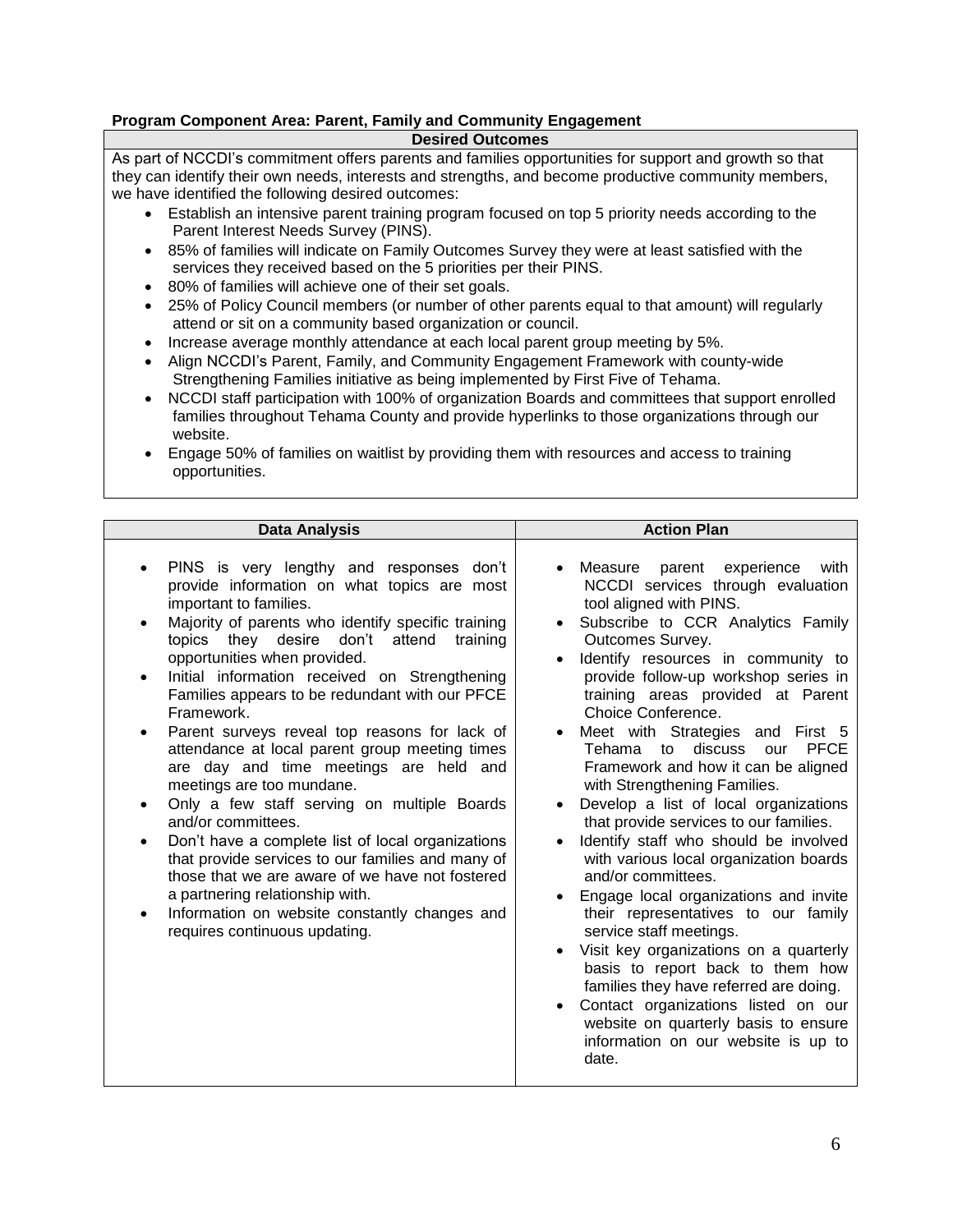#### **Data Sources:**

Parent Interest Needs Survey, CCR Analytics Family Outcomes Survey, Tehama 211 database, Policy Council roster, family goals, sign in sheets from local parent group meetings, PFCE Framework, Strengthening Families Framework, NCCDI waitlist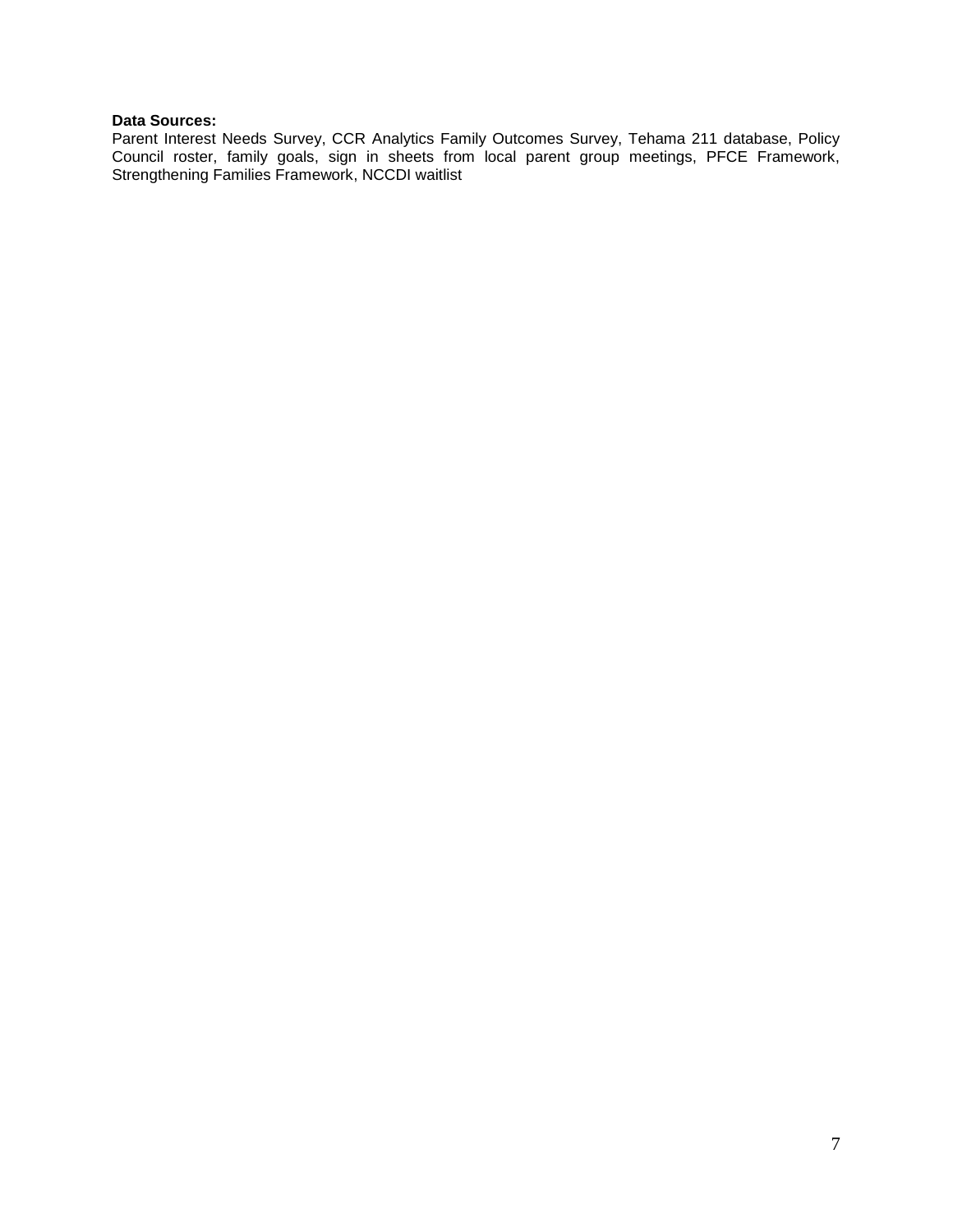#### **Program Component Area: Eligibility, Recruitment, Selection, Enrollment & Attendance Desired Outcomes**

As part of NCCDI's commitment to provide services to eligible children and families, serve children of families of the highest need, and enroll children in an option that meets the needs of the child and family, we have identified the following desired outcomes:

- Implement absence policy that meets requirements of various programs administered by NCCDI and reduce overall absenteeism by 25%.
- 85% of classrooms reporting attendance and providing notes as necessary in Child Plus on a weekly basis.
- Increase percentage of over income families referred to other programs and increase number of referrals received from other programs.
- Increase number of families on waitlist by 10%.
- Increase utilization of electronic applications and enrollment forms.
- Increase percentage of Early Head Start infants able to transition as toddlers at an age appropriate time through proper staggering of ages within both classrooms.

| <b>Data Analysis</b>                                                                                                                                                                                                                                                                                                                                                                                                                                                                                                                                                                                                                                                                                                                                           | <b>Action Plan</b>                                                                                                                                                                                                                                                                                                                                                                                                                                                                                                                                                                                                                                                                                                                                                                                                                                                                                                                                                                                                                                                                             |
|----------------------------------------------------------------------------------------------------------------------------------------------------------------------------------------------------------------------------------------------------------------------------------------------------------------------------------------------------------------------------------------------------------------------------------------------------------------------------------------------------------------------------------------------------------------------------------------------------------------------------------------------------------------------------------------------------------------------------------------------------------------|------------------------------------------------------------------------------------------------------------------------------------------------------------------------------------------------------------------------------------------------------------------------------------------------------------------------------------------------------------------------------------------------------------------------------------------------------------------------------------------------------------------------------------------------------------------------------------------------------------------------------------------------------------------------------------------------------------------------------------------------------------------------------------------------------------------------------------------------------------------------------------------------------------------------------------------------------------------------------------------------------------------------------------------------------------------------------------------------|
| Differing absence policies for to meet<br>different program requirements make it<br>confusing for parents and staff.<br>Computer connections reported by staff<br>are inconsistent and slow making it difficult<br>for staff to access Child Plus.<br>ERSEA staff does not have understanding<br>٠<br>of other programs (private and government<br>funded) and what services they provide.<br>Majority of referrals come only from<br>$\bullet$<br>Department of Social Services and School<br>Readiness Program.<br>We do not have technology in place to<br>enable electronic signatures on enrollment<br>and application forms.<br>Classrooms have children enrolled too<br>close in age making it difficult to transition<br>infants to toddler classroom. | Implement universal absence policy that<br>meets various program requirements in one<br>policy.<br>Revise case management process for<br>dealing with absenteeism.<br>Computer consultant will investigate causes<br>of slow connections.<br>Train staff on proper note documentation in<br>$\bullet$<br>Child Plus regarding attendance.<br>ERSEA staff will engage with other pre-k<br>and child care programs in order to provide<br>over income families and other waitlisted<br>different options for services.<br>families<br>ERSEA staff can also<br><b>NCCDI</b><br>share<br>services so that other programs can refer to<br>us if we can better meet that family's needs.<br>Make<br>contact<br>with<br>local<br>service<br>organizations and train them on referral<br>process.<br>Procure technology to enable electronic<br>signatures on enrollment and application<br>forms.<br>Prior to selection of a child in EHS for a<br>specific<br>option,<br>ERSEA<br>program<br>will<br>communicate with EHS Director about<br>specific needs of the center (age, location,<br>$etc.$ ) |

#### **Data Sources:**

Attendance policies, attendance reports, waitlist, enrollment reports.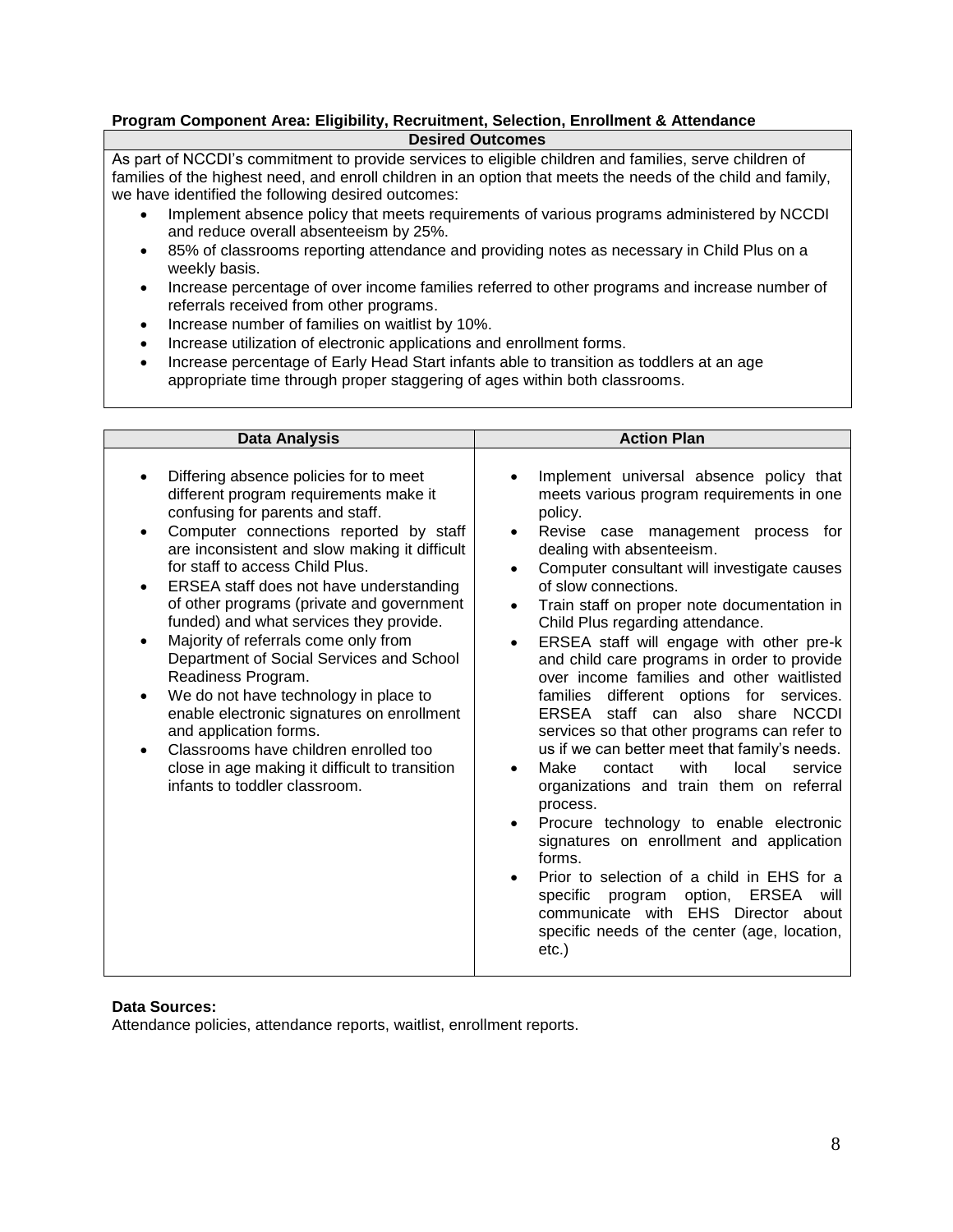#### **Program Component Area: Fiscal Management**

#### **Desired Outcomes**

As part of NCCDI's commitment to ensure appropriate control of federal funds and organizational resources, we have identified the following desired outcomes:

- Reduce number of timecard exceptions within payroll system by at least 30%.
- Reduce negative year to date variances of all budgeted line items to \$500 or less.
- Complete annual inventory of all classrooms prior to the end of the school year.
- Fiscal Policies and Procedures are updated within 30 days of notification of changes in NCCDI policies, Head Start Performance Standards, and other Federal, State and Local regulations.
- Fiscal staff receive at least 4 hours per month of in-house training and training on any changes in Office of Management and Budget and Head Start regulations.

| Data Analysis                                                                                                                                                                                                                                                                                                                                                                                                                                                                                                                                                                                                                                                                                                                                                                                                                                                                                                                                                    | <b>Action Plan</b>                                                                                                                                                                                                                                                                                                                                                                                                                                                                                                                                                                                                                                                                                                                                                                                                                                                                                                                                                                                                                                                              |
|------------------------------------------------------------------------------------------------------------------------------------------------------------------------------------------------------------------------------------------------------------------------------------------------------------------------------------------------------------------------------------------------------------------------------------------------------------------------------------------------------------------------------------------------------------------------------------------------------------------------------------------------------------------------------------------------------------------------------------------------------------------------------------------------------------------------------------------------------------------------------------------------------------------------------------------------------------------|---------------------------------------------------------------------------------------------------------------------------------------------------------------------------------------------------------------------------------------------------------------------------------------------------------------------------------------------------------------------------------------------------------------------------------------------------------------------------------------------------------------------------------------------------------------------------------------------------------------------------------------------------------------------------------------------------------------------------------------------------------------------------------------------------------------------------------------------------------------------------------------------------------------------------------------------------------------------------------------------------------------------------------------------------------------------------------|
| Computer connections reported by staff are<br>$\bullet$<br>inconsistent and slow making it difficult for<br>staff to enter time.<br>Fiscal policies related to timely completion<br>timesheets<br>followed<br>of<br>being<br>not<br>consistently.<br>Staff not trained in updates to payroll<br>$\bullet$<br>system.<br>Fiscal Officer not meeting with Site<br>Supervisors on consistent basis to discuss<br>Center budget reports.<br>Site supervisors not trained in how to<br>$\bullet$<br>submit budget revisions to cover negative<br>variances.<br>Fiscal Policies & Procedures<br>do<br>not<br>$\bullet$<br>currently address budget revisions or recent<br>changes in OMB Circulars.<br>No set schedule to complete inventory.<br>٠<br>Site Supervisors need training in organizing<br>and conducting inventory of their Centers.<br>Loss or disposal of assets not conducted<br>correctly.<br>No set schedule for regular training of fiscal<br>staff. | Computer consultant will investigate causes<br>$\bullet$<br>of slow connections.<br>Fiscal Officer and Executive Director will<br>$\bullet$<br>work with management and Site Supervisor<br>staff to determine best suited policies for<br>fiscal and staff to ensure as timely<br>completion of timesheets as possible.<br>Emails will be sent to all employees when<br>$\bullet$<br>ADP makes changes to the payroll system<br>and will go over changes at monthly Site<br>Supervisor meetings.<br>Fiscal Director will attend Site Supervisor<br>$\bullet$<br>meetings on a quarterly basis to go over<br>Center budgets and provide budget training.<br>Update Fiscal Policies & Procedures<br>Manual.<br>Create inventory schedule for Centers.<br>$\bullet$<br>Training of Site Supervisors in organizing<br>and conducting inventory of their Centers.<br>Training will be provided to all staff for<br>$\bullet$<br>correct procedures in reporting disposal or<br>loss of assets.<br>Organize weekly fiscal staff meetings to<br>discuss & schedule potential training. |

#### **Data Sources:**

Timecard exception reports, budget vs. actual reports, inventory listing, Fiscal Policies & Procedures.